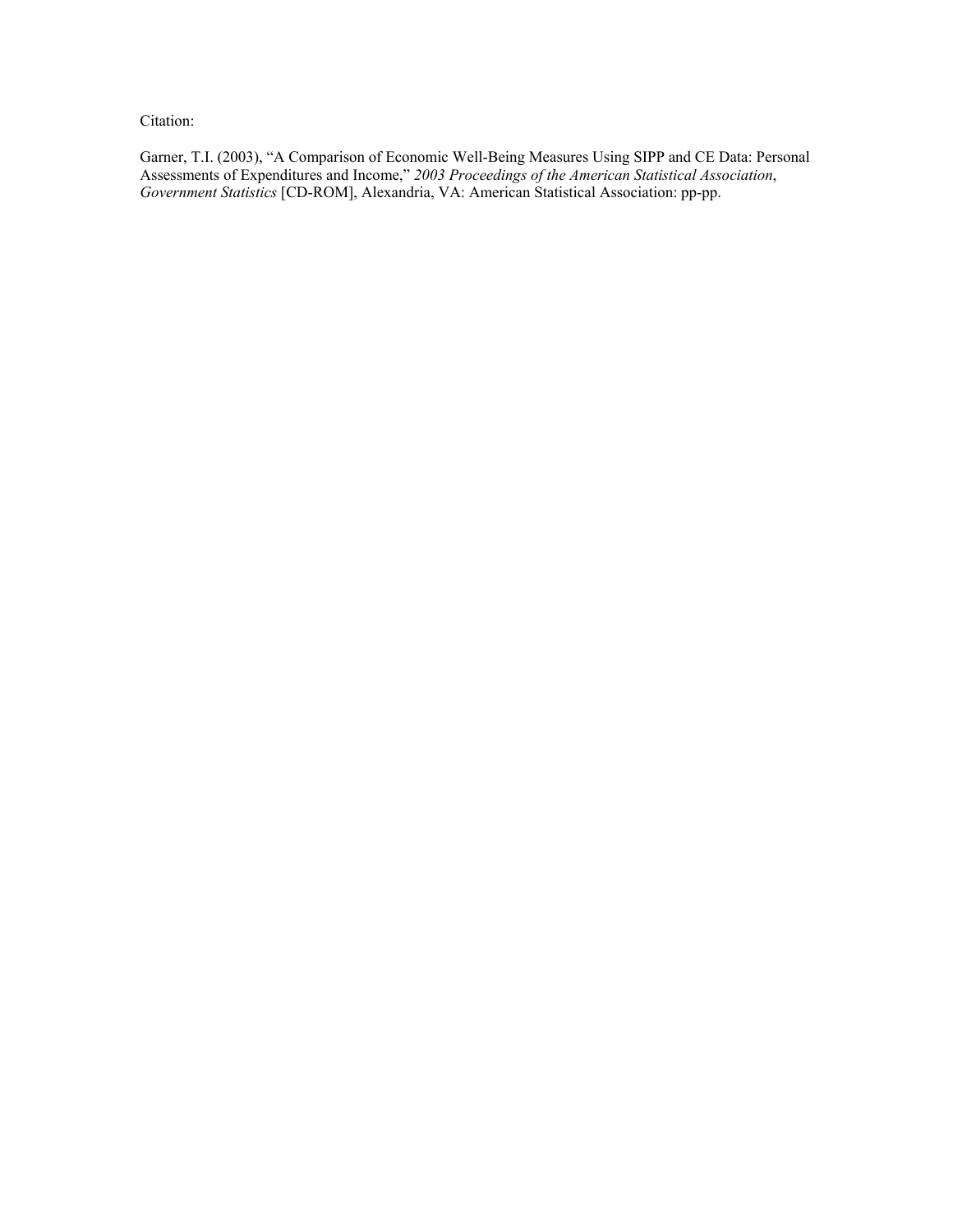# **A COMPARISON OF ECONOMIC WELL-BEING MEASURES USING SIPP AND CE DATA: PERSONAL ASSESSMENTS OF EXPENDITURES AND INCOME**

Thesia I. Garner

Division of Price and Index Number Research, Bureau of Labor Statistics, U.S. Department of Labor, Washington, D.C. 20212

**KEY WORDS: Economic Well Being, Subjective Poverty, Expenditures, Minimum Needs, Consumer Expenditure Survey, Survey of Income and Program Participation** 

### **INTRODUCTION**

About 25 years ago, the potential of collecting personal assessments of economic well-being using federal household surveys was recognized. <sup>1</sup> Minimum income levels and evaluations of personal income were first collected in a federal household survey in 1979 as part of the Bureau of the Census Research Panel of the Income Survey Development Program (ISDP). Around the same time, the Bureau of Labor Statistics (BLS) contracted with the Wisconsin Institute for Research on Poverty to study the BLS Family Budget Program (Watts 1980). The Expert Committee on Family Budgets recommended a basic shift toward a more populist or democratic framework than had previously been used. This framework would be based on the notion that ordinary people, as opposed to experts, know what they need in order to get along or prosper. The Committee made the recommendation that a new measure be developed that would result in stable and reproducible estimates of the levels reflected in popular concepts of these norms.<sup>2</sup>

 Based on a recommendation of the Expert Committee on Family Budgets, a minimum income question was asked in the Consumer Expenditure Survey (CE) in 1982. The next time a minimum income question was asked in a federal household survey was in the Survey of Income and Program Participation (SIPP) Well-Being Module when data were collected in 1995. Also asked in this module was a question about minimum spending to meet basic needs. The minimum income question (MIQ) and minimum spending question (MSQ)

 $\overline{a}$ 

were the same as ones asked in the Survey of Consumer Finances conducted by Statistics Canada in the 1980's (Morissette and Poulin 1991). The Canadians introduced the minimum spending question as another version of the minimum income question. Minimum spending referred specifically to basic necessities and then defined these to include barely adequate food, shelter, clothing, and other essential items for daily living.

 In the late 1990's, the BLS, in conjunction with the Census Bureau, conducted cognitive testing on what respondents think when asked subjective well-being questions like the MIQ and MSQ. Based on this cognitive work (see Stinson 1998), and earlier findings of Morissette and Poulin (1991), lower thresholds were expected from the MSQ as compared to the MIQ since the MSQ is more specific in defining basic needs than is the MIQ.

 Garner and Short (2003a, 2003b) used the minimum income and spending data from the SIPP to produce personal assessment thresholds for the U.S. and to ascertain levels of economic well-being using household before tax money income in the SIPP. They reported that thresholds based on the SIPP minimum income question are higher than those based on the minimum spending question, consistent with the findings of Morissette and Poulin. One might consider the higher threshold to represent a "social minimum standard," while the lower would represent a "lower living standard." A range of thresholds such as represented by these two was preferred by the Expert Committee (Watts 1980).

 This study is an extension of the earlier Garner and Short research with data from the CE, in addition to those from the SIPP being analyzed. As in the previous studies, personal assessment thresholds are derived using the intersection method first introduced by Goedhart et al. (1977), but the model is simplified compared to that used by Garner and Short earlier (2002a). As before, data from the Basic Needs Module of the U.S. Survey of Income and Program Participation (SIPP), 1993 panel-wave nine, are used to estimate regression coefficients that relate minimum income or spending and

<sup>&</sup>lt;sup>1</sup> Vaughan (1996) provides an overview of the activities involving U.S. federal household surveys and the use of personal assessments of income needs and financial circumstances since the late 1970s. 2

 $2$  Other recommendations of the Expert Committee on Family Budget Revisions are reviewed by Johnson et al. (2001). These authors produce descriptive budgets derived from median total expenditures and compare them to budgets based on the earlier BLS family budget methodology.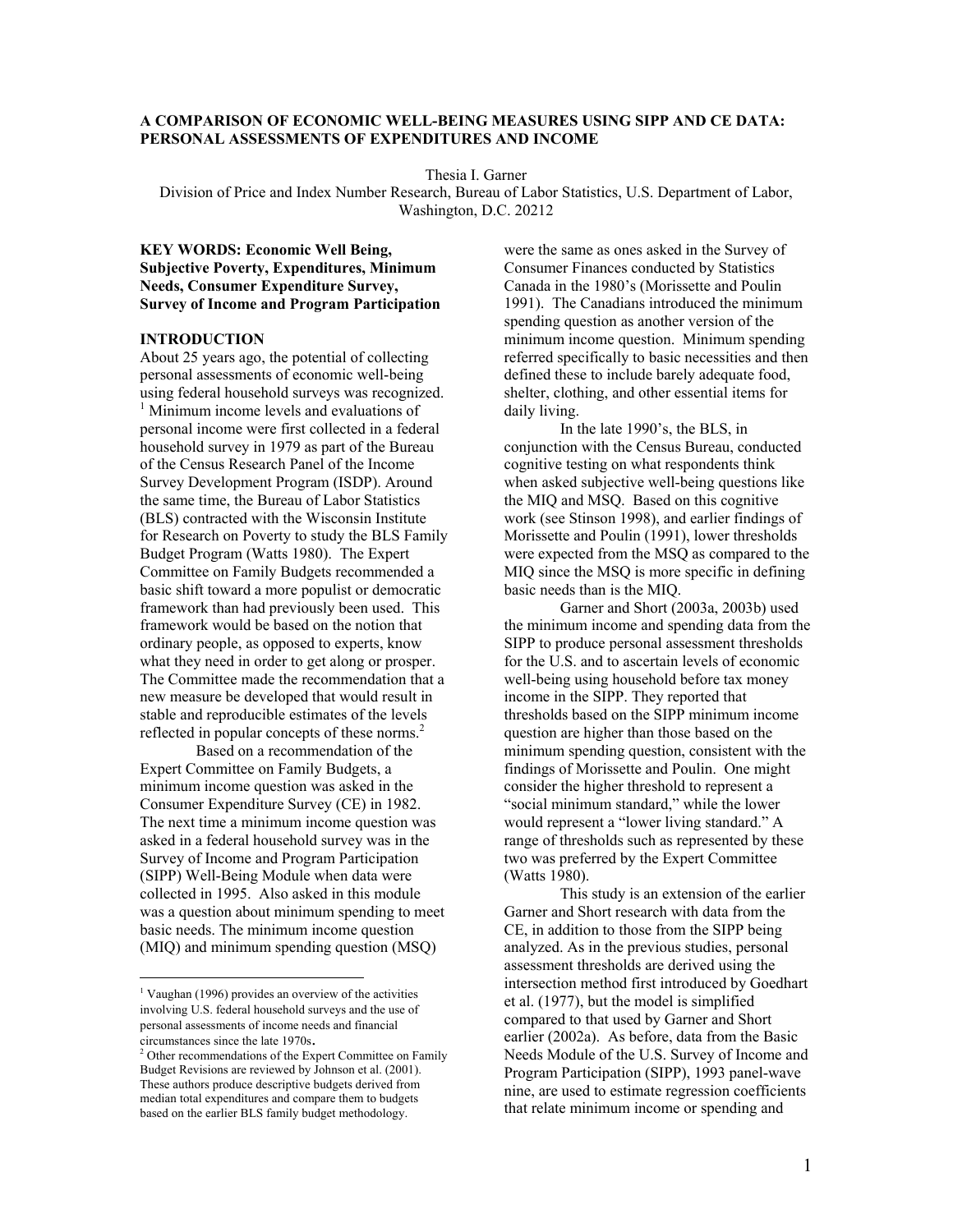actual before tax money household income. Thresholds based on the SIPP data are compared to before tax money income to determine income based poverty rates.

As the MSQ refers to minimum spending, an additional exercise is conducted to compare estimated MSQ thresholds with actual expenditures. This is the first time such an exercise like this has been conducted. Such a comparison is not possible with the SIPP as expenditure data are not collected in that survey. Income data are not necessary for the estimation of the CE MIQ or MSQ thresholds; only the coefficient on income is necessary. This is an advantage as the income data in the CE are not fully complete, and missing data in the CE are not imputed while they are in the SIPP.

 For this exercise, estimated SIPP based coefficients are applied to a sample of CE respondents and then weighted to derive population based thresholds. Since the SIPP and CE are designed to both represent the same U.S. population, the estimated thresholds should be the same. Differences would result due to differences in the samples and weights. CE quarterly Interview data for 1995 are used.

Personal assessment or subjective thresholds and poverty rates are produced for the total population for 1995. (Results for demographic groups are available from the author.) For comparison, thresholds and poverty rates based on the official poverty measure are also presented using both the SIPP and CE.

# **DATA and METHODS**

 Data from the U.S. Survey of Income and Program Participation (SIPP) and the Consumer Expenditure Survey Interview (CE) data are used for the study. First, SIPP data are used to estimate the relationship between minimum income and minimum spending and total before tax household income. Total beforetax household income is used for the estimation as this is the income that is compared to the official poverty thresholds which are used for comparison. Also the MIQ is asked with respect to before tax money income. The CE MIQ and MSQ thresholds are derived by applying the SIPP estimated coefficients that result from regression of minimum income and minimum spending on before tax money income and other demographic characteristics.

 Two assumptions underlie the approach of applying the SIPP-estimated coefficients to the CE sample to derived MIQ and MSQ thresholds for the CE population. First, the SIPP and CE samples are drawn from the same U.S. population and there is no bias resulting from systematic attrition in SIPP (see Garner and Short 2003a for a discussion concerning this issue). Second, the relationships between minimum income and minimum spending and each of the explanatory variables in the MIQ and MSQ models are the same in both samples.

 The SIPP data were collected from the 1993 panel of households using the Topical Module on Basic Needs, the last in a series of nine modules. Data were collected from October 1995 through January 1996. Household characteristics refer to the data collection period and total before tax money income is for the previous four months. Thus income would be reported as income for the last four months beginning in June 1995 for those interviewed in October 1995, and December 1995 for those interviewed in January 1996. The MSQ was asked of only half of the SIPP respondents to the Topical Module. The other half were asked a MIQ.

 The minimum income question (MIQ) follows:

> *To meet the expenses you consider necessary, what do you think is the minimum income, BEFORE TAX, a family like yours needs, on a yearly basis, to make ends meet (If you are not living with relatives, what are the minimum income needs, BEFORE TAX, of a individual like you?)*

The minimum spending question

(MSQ) follows:

*In your opinion, how much would you have to SPEND each year in order to provide the BASIC necessities for your family? By basic necessities I mean barely adequate food, shelter, clothing, and other essential items required for daily living?* 

 The reference period for the MIQ and MSQ varied depending upon the preferences of respondents. The majority of respondents answered the MIQ in annual dollar values (67.8 percent) while most responding to the MSQ answered in monthly (38.3 percent) or annual (53.7 percent) dollar values.

 Data were collected from households; however, the MIQ and MSQ refer to a family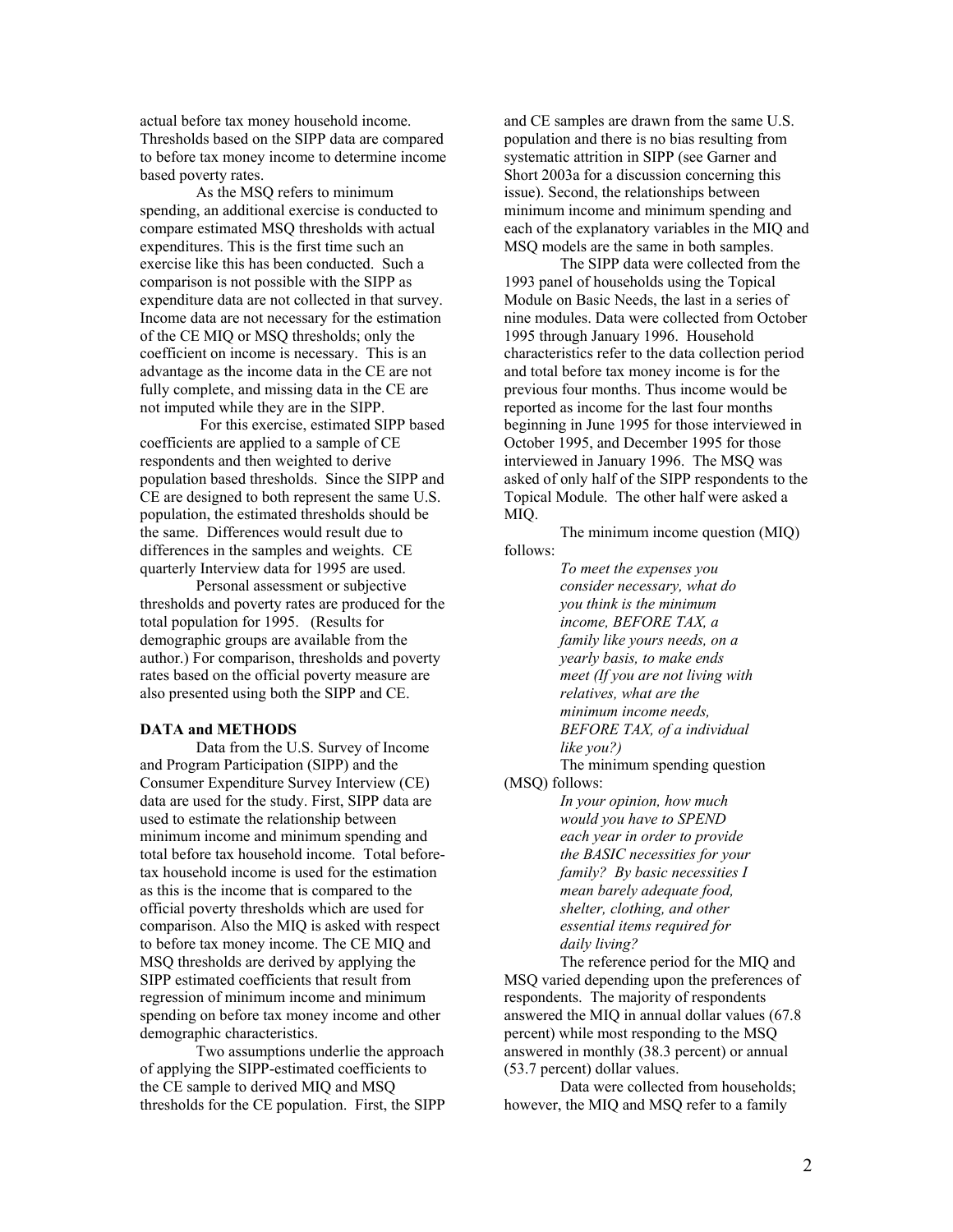situation. A household is defined in the SIPP as all the people who are living in a housing unit. A housing unit is defined as a living quarters with its own entrance and cooking facilities. A family, in contrast, is composed of all persons who are related by marriage, adoption, or other legal arrangement.

 The CE sample for which thresholds are estimated include consumer units interviewed in the last calendar quarter of 1995 and/or first quarter of 1996. In the CE Interview, expenditures for the three months prior to the interview are collected during a single interview. Thus, the earliest reference period for the entire sample would be the three months prior to October 1995 or July 1995. The last set of interviews, conducted in March 1996, would refer to expenditures beginning in December 1995 and ending in February 1996. These time periods were selected as they overlap, although not perfectly, the reference period for the SIPP Topical Module. For this study, as for official publication of expenditures, quarterly reports of expenditures are assumed to be independent. As most of the sample's expenditures refer to 1995, results are assumed to be for 1995, the same as for the SIPP.

 Expenditure data are collected from consumer units. Consumer units are defined slightly differently from households and families. A consumer unit comprises all members of a particular household who are related by blood, marriage, adoption, or other legal arrangements, a person living alone or sharing a household with others but who is financially independent, or two or more persons living together who use their income to make joint expenditure decisions. (See BLS 1997 for a more specific definition). For the time period under study, 96 percent of all consumer units (CU population weighted) were also households with no other consumer units present.

 The intersection method is used to estimate the coefficients using the SIPP data with the resulting coefficients applied to the CE sample, and then weighted for the population. When one solves for the intersection, the income variable cancels out of the equation and only the income coefficient remains. Thus, no income data are needed from the CE when the coefficients are applied to produce the MIQ and MSQ thresholds.

 The intersection method of producing subjective minimum thresholds was first introduced by Goedhart et al. (1977). The threshold (*Y\*)* is calculated as the

intersection of the relationship:

$$
\ln(Y_{\min}) = a_0 + a_1 \ln(Y) + a_2 z_2 + a_3 z_3 + \dots + a_n z_n + \varepsilon
$$
 (1)

with the line  $Y_{\text{min}} = Y$  for different characteristics,  $z_n$ . The error term,  $\epsilon$ , is assumed to satisfy the classical assumptions for simplicity. For this study, *Ymin* represents the answer to questions about the minimum income or spending dollar amount that the respondent thinks is needed for the family to make ends meet, or some variation of that question. And *Y* is total household before tax income. Previous research indicates that a log-linear model fits data when *Ymin* represents the answer to a question about minimum income fairly well. In a plot of minimum income and spending by total before-tax household income from the SIPP, the log-linear relationship also holds.

An underlying assumption for the intersection approach to estimate a minimum income and spending-based thresholds is that only those who have income that is at the minimum know what the "true" minimum is. Since that minimum is not known for a society *a priori*, data are collected from a sample representing the whole population. The predicted threshold based on equation (1) and the intersection of  $Y_{\min} = Y$  is:

$$
Y^*(z_2...z_n) = \n\exp\left[\frac{a_0 + a_2 z_2 + ... + a_n z_n}{1 - a_1}\right].
$$
\n(2)

As the error term,  $\epsilon$ , is not observable, there are different possible choices to deal with the term. The assumption here is not to include an error term with the result being a median prediction (see Garner and Short 2003a for a discussion of this issue.) Kapteyn et al. (1988) used the median prediction equation (2) as did other researchers using U.S. data (see Garner and De Vos 1995 for references). The median is chosen as the measure of central tendency for the subjective threshold as it is more robust to outliers than the mean and the median is the midpoint of the distribution, thus, making it perhaps more relevant for poverty discussions than the mean. This relationship is presented in Figure 1.

An assumption underlying the approach is that every respondent gives the same meaning to the wording used in the MIQ and MSQ. In other words, the expression "necessary to make ends meet" and "basic necessities," for example, is supposed to have the same welfare connotation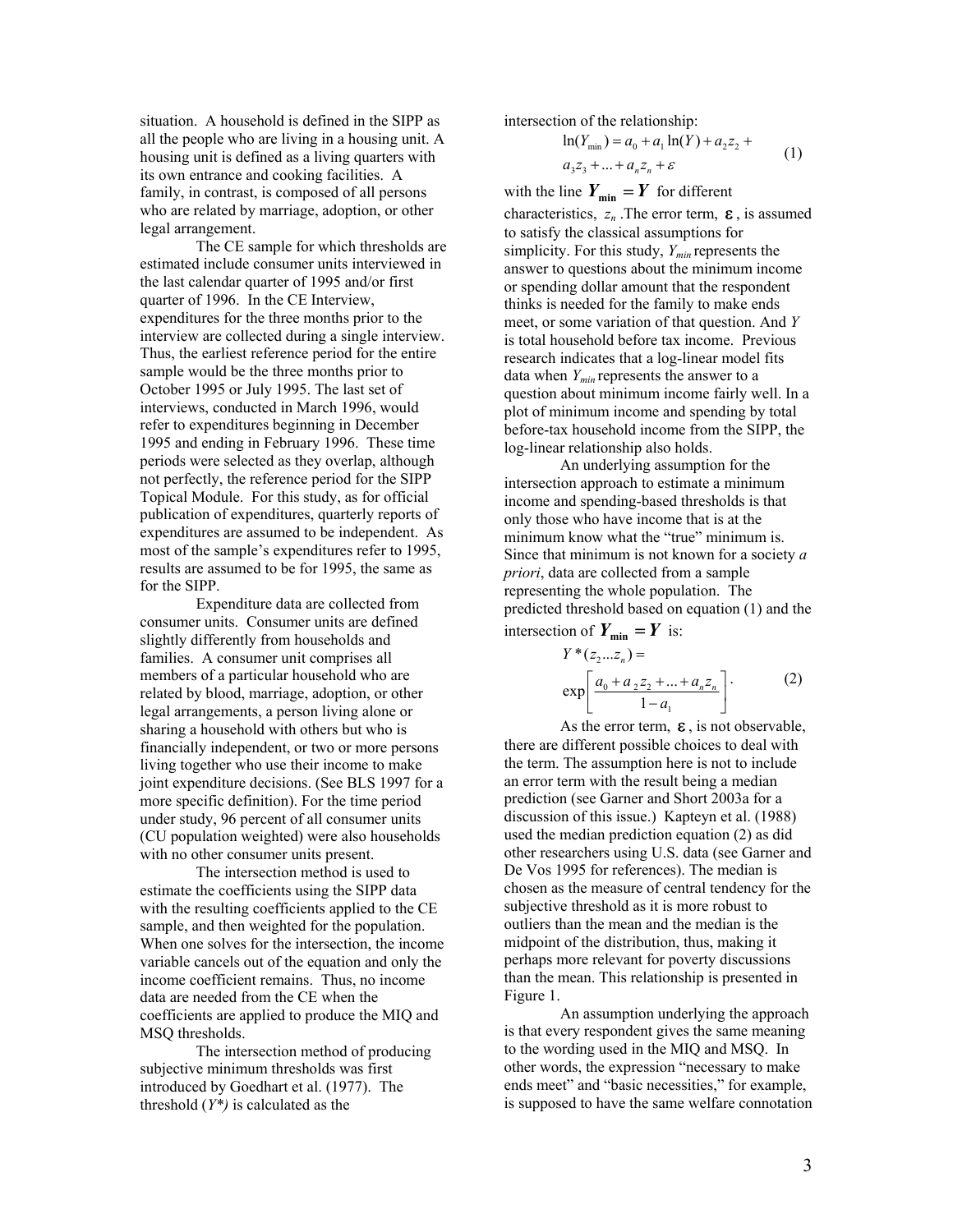for all respondents. Variations in responses would be expected when households have differing needs. Differences in responses could also result when they face different prices. Thresholds would increase when the average total before-tax income of the entire population increases; an income coefficient closer to one reflects a more relative measure. The regression intersection approach allows one to control for differences in responses due to reference group effects. Differences due to differing needs and prices would remain.

Figure 1. The Subjective Line Based on the Regression Intersection Approach



The approach followed in this study is only one that has been used by researchers when estimating thresholds based on personal assessments of individuals in households or families. See Vaughan (2003) for an approach based on medians without controlling for reference group effects.

## **RESULTS**

 Regression results (contact author for details) reveal that the MIQ model fits the data better than the MSQ model. The adjusted  $R^2$ s are 0.335 and 0.24 respectively. Responses to the MIQ are more sensitive to income than are responses to the MSQ are revealed by the Ln(Y) coefficient. As expected, needs increase as the number of children increases. They are also greater with increases in the age of the reference person, for owners, and for households living in what are considered higher costs areas (the Northeast and West).

 The SIPP and CE weighted samples are quite similar with the distributions of households and consumer units by characteristics. However there are a few differences. The population means suggest, however, that applying the SIPPbased model coefficients to the CE is a useful exercise.

 Annualized expenditure outlays and total before tax money income means are

presented in Table 1, along with official poverty thresholds, and the MIQ and MSQ thresholds (medians). For official poverty, each SIPP household and CE consumer unit were assigned the unit's official threshold based on the age of the reference person in single and couple families, and the numbers of people and children for other households.

# **Table 1. Annualized CE Outlays, SIPP Before Tax Money Income, and Estimated Median Minimum Value Thresholds**

*(Population Weighted Consumer Units or Households)* 

|                                                   | Annual<br>Estimate |
|---------------------------------------------------|--------------------|
| <b>Consumer Expenditure Survey</b>                |                    |
| <b>Total Expenditure Outlays</b>                  | \$30,417           |
| <b>Food, Shelter, Utilities, Clothing</b>         | 14,930             |
| <b>MIQ Thresholds Using SIPP Coefficients</b>     | 21,663             |
| <b>MSQ Thresholds Using SIPP Coefficients</b>     | 14,723             |
| <b>Official</b>                                   | 11,527             |
| <b>Survey of Income and Program Participation</b> |                    |
| <b>Before Tax Money Income-MIQ Sample</b>         | \$42,344           |
| <b>Before Tax Money Income-MSQ Sample</b>         | 43,932             |
| <b>MIO Threshold</b>                              | 22,185             |
| <b>MSO Threshold</b>                              | 15,210             |
| <b>Official based on MIQ Weighted Sample</b>      | 11,355             |
| <b>Official based on MSQ Weighted Sample</b>      | 11,460             |

 The MSQ thresholds are about 68-69 percent of the MIQ thresholds. This is slightly higher than the ratio found in the work of Morissette and Poulin (1991) for Canada. Vaughan (1993, 2003) estimates that the Gallup poverty threshold (also a median) is about 72 percent of the Gallup get-along threshold.<sup>3</sup> The Gallup thresholds are based on and are not model-based. The MIQ thresholds are about 90 percent higher than the official poverty threshold while the MSQ is only about 30 percent higher.

 CE total expenditure outlays are on average 70 percent of before tax money income from the SIPP. Bundle one (food, shelter and utilities for primary residence, and apparel)

 $\overline{a}$ 

<sup>&</sup>lt;sup>3</sup> The Gallup poverty question is: "People who have income below a certain level can be considered poor. That level is called the 'poverty line.' What amount of weekly income would you use as a poverty line for a family of four (husband, wife, and two children) in this community?" The Gallup get-along question is: "What is the smallest amount of money a family of four (husband, wife and two children) needs each week to get along in this community?" The getalong question was asked in Gallup Polls from 1947-89 and again in 1992. The Gallup poverty question was asked in 1989 and 1992 (Vaughan 1993, 2003; Citro and Michael 1995).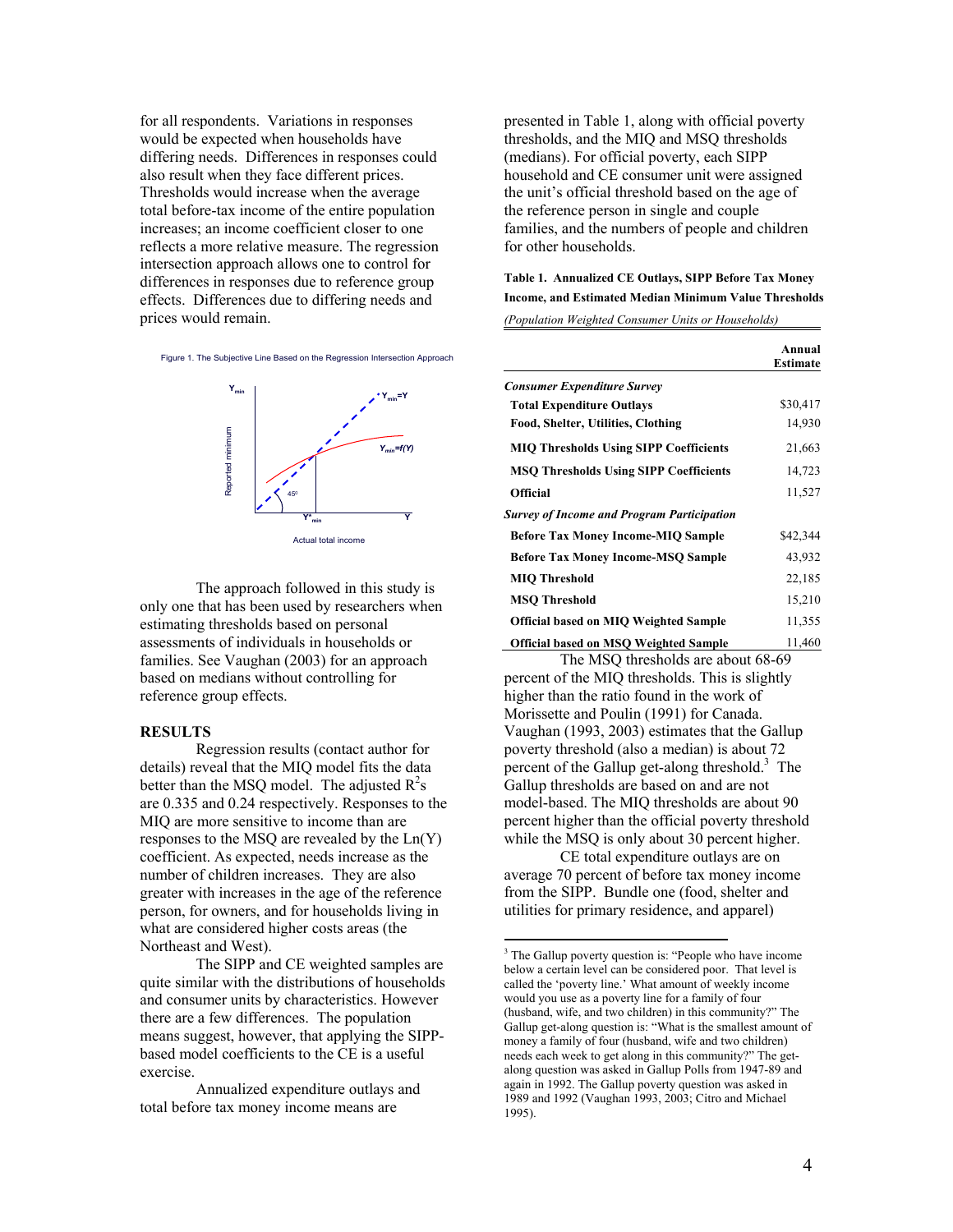expenditures represent about half of all expenditure outlays.

 The CE MSQ threshold is not statistically significantly different than expenditure outlays for bundle one; the ratio is 1.01. The ratio of the CE MSQ to SIPP MSQ threshold is 1.03.

 Thresholds for two-adult two-child consumer units, with the reference person less than age 65, and the children less than 18, are often used as the reference family for the derivation of thresholds for consumer units with other sizes and number of children present. For this consumer unit type, official thresholds are about 83 percent of the MSQ threshold. The MSQ threshold is 99.5 percent of the threshold based on a basic needs budget for the same family type with one working parent produced by Renwick<sup>4</sup> (1998; also see Renwick and Bergmann 1993), 91 percent of the Gallup poverty threshold, and 81 percent of the Renwick threshold for the family with two working parents. The MIQ threshold is 99.8 percent of the Gallup get-along threshold. The MIQ threshold is 73 percent of the Prevailing Family Standard,<sup>5</sup> based on the Expert Committee on Family Budgets recommendations (Watts 1980), and reported by Johnson et al. (2001) in 1995 dollars. The MIQ is 82 percent of the mean of the market basket based budgets across the U.S. reported by Bernstein et al. (2000) in 1995 dollars.<sup>6</sup>

 Percentages of consumers units from the CE and households from the SIPP below various thresholds are presented in Figure 2. The before tax income measure of resources, compared to the different thresholds results in lower rates than obtained using CE outlays. This is not surprising as the money income measure

 $\overline{a}$ 

accounts for more than the CE expenditures outlays measure.

Figure 2. CE Outlays or SIPP Before Tax Money Income Less than Threshold: 1995



Using the SIPP, MIQ and MSQ poverty rates are higher than when the official threshold is used along with before tax money income. Higher rates result in all cases when the CE outlays data are used.

 Implicitly the MIQ and MSQ thresholds are adjusted for differences in the costs of living by region. This is because consumer units would be expected to respond to the MIQ and MSQ based on the cost of living they face in their immediate area. Consumer units and households living in the Northeast are worse off relative to those living in other regions when the MIQ and MSQ thresholds are assumed. This is in contrast to official poverty results that indicate the highest poverty for the South. Higher thresholds are indicated for the Northeast and West by the results from the SIPP and CE, and are reflected in the published experimental measures that have been accordingly adjusted for prices (see Short et al. 1999).

# **CONCLUSION**

Differences in economic well-being result if one uses expenditure outlays as opposed to income, and when different well-being thresholds are assumed. Higher well being results with SIPP income as opposed to CE expenditure outlays. Higher well being also results if official poverty thresholds are assumed. However, official thresholds have been criticized as inadequate. This is supported by the results presented using the MIQ and MSQ for both the SIPP and CE weighted samples. These results reveal that minimum spending needs appear to reflect, on average, what consumers actually spend on food, shelter, utilities, and clothing.

 In order to better understand the relationship between spending needs and actual spending, it is recommended that the MSQ be asked in the CE. This would enable the estimation of the regression of minimum spending on total spending.

<sup>&</sup>lt;sup>4</sup> Renwick and Bergmann (1993) used a categorical approach to define a poverty budget which they referred to as a basic needs budget (BNB) and produced these for 1989. Renwick (1998) updated the BNBs to 1996. The BNBs are based on adequacy standards.

<sup>&</sup>lt;sup>5</sup> The Prevailing Family Standard would be the median expenditures of two-parent families with two children. Johnson et al. (2001) produced these using an expenditures outlays definition. The budget did not include the payment of income taxes or allocations for savings. The median

expenditure for this family in 1995 dollars is \$38,789. 6 These authors identified items that they deemed necessary for a working family to maintain "a safe and decent standard of living" (p.4) and produced a budget for a two-parent twochild family living in Baltimore. Family budgets were also presented for various states, and regions. The simple average of the budgets presented for two-parent two-child families is \$34,470 in 1995 dollars.